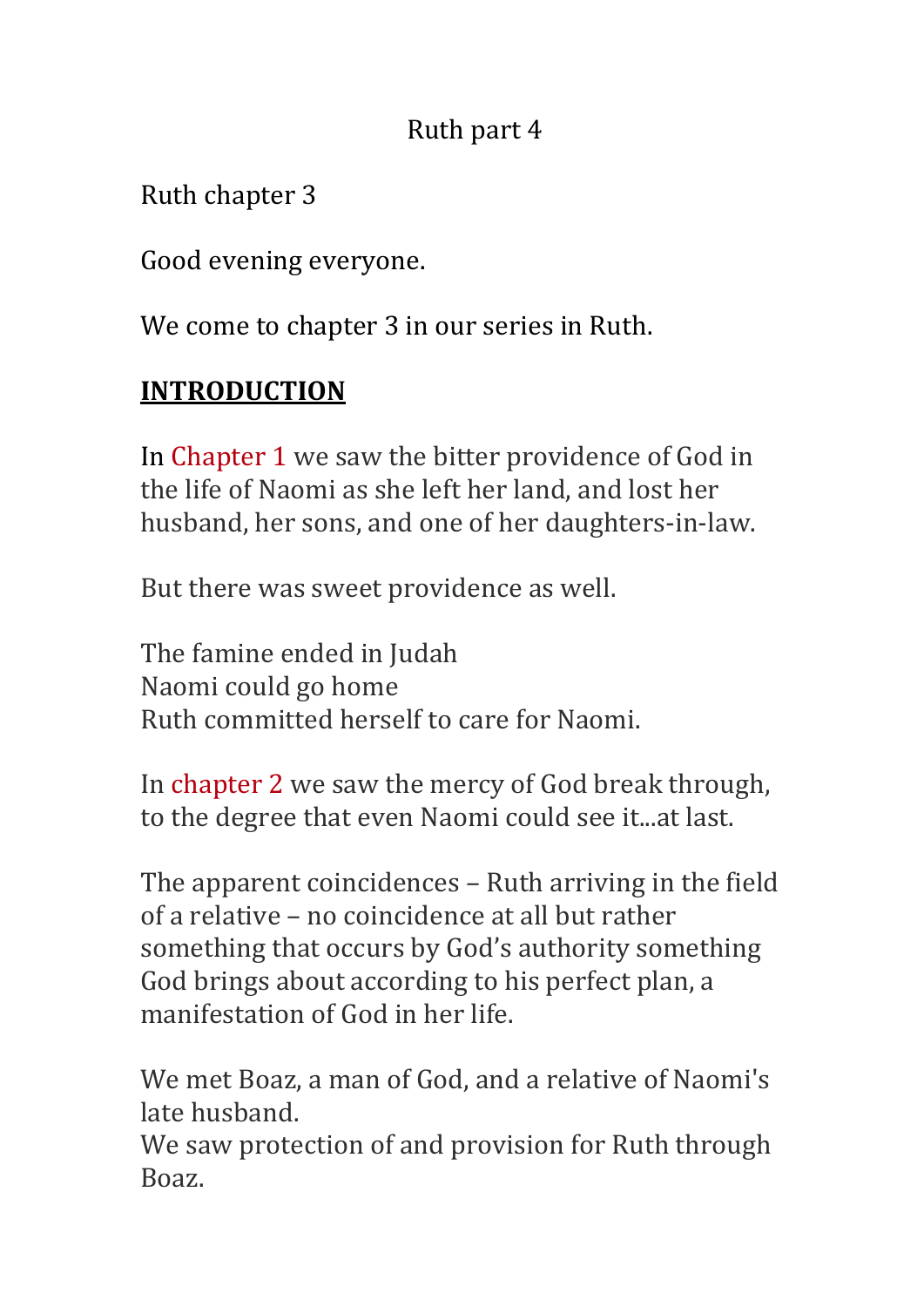We saw Naomi bounce back from her despondency as she says in v20 "The Lord bless Boaz, he has not stopped showing his kindness to the living and the *dead."*

Chapter 2 has ended on a high note.

LET'S READ the next part of this great story.

Ruth ch 3

[1] One day Naomi her mother-in-law said to her, "My *daughter, should I not try to find a home for you, where you will be well provided for?* [2] Is not Boaz, with *whose servant girls you have been, a kinsman of ours? Tonight he will be winnowing barley on the threshing floor.* [3] Wash and perfume yourself, and put on your *best clothes. Then go down to the threshing floor, but* don't let him know you are there until he has finished *eating and drinking.* [4] When he lies down, note the place where he is lying. Then go and uncover his feet and lie down. He will tell you what to do." [5] "I will do *whatever you say,"* Ruth answered. [6] So she went down to the threshing floor and did everything her *mother-in-law told her to do.* [7] When Boaz had *finished eating and drinking and was in good spirits, he went over to lie down at the far end of the grain pile. Ruth approached quietly, uncovered his feet and lay down.* [8] In the middle of the night something startled *the man, and he turned and discovered a woman lying* at his feet. [9] "Who are you?" he asked. "I am your servant Ruth," she said. "Spread the corner of your garment over me, since you are a kinsman-redeemer. "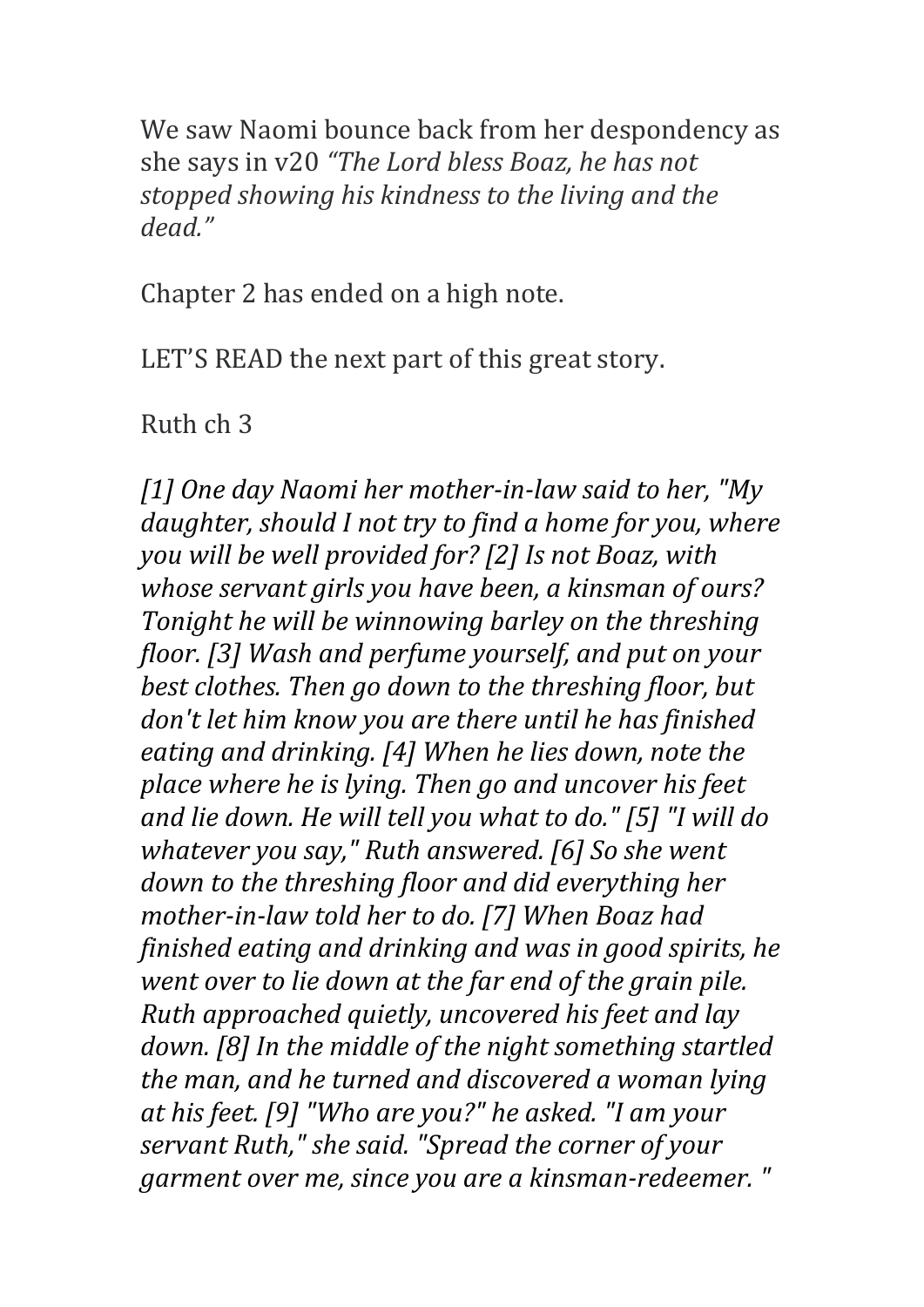[10] "The Lord bless you, my daughter," he replied. *"This kindness is areater than that which you showed earlier: You have not run after the younger men, whether rich or poor.* [11] And now, my daughter, don't be afraid. I will do for you all you ask. All my fellow townsmen know that you are a woman of noble *character.* [12] Although it is true that I am near of kin, *there is a kinsman-redeemer nearer than I. [13] Stay here for the night, and in the morning if he wants to* redeem, good; let him redeem. But if he is not willing, as surely as the Lord lives I will do it. Lie here until *morning."* [14] So she lay at his feet until morning, but *got up before anyone could be recognized; and he said, "Don't let it be known that a woman came to the threshing floor.* " [15] He also said, "Bring me the shawl *you are wearing and hold it out." When she did so, he* poured into it six measures of barley and put it on her. *Then he went back to town.* [16] When Ruth came to *her* mother-in-law, Naomi asked, "How did it go, my daughter?" Then she told her everything Boaz had done *for her* [17] and added, "He gave me these six measures of barley, saying, 'Don't go back to your mother-in-law empty-handed.' " [18] Then Naomi said, "Wait, my daughter, until you find out what happens. For the man *will not rest until the matter is settled today."* 

#### PRAY

## **MAIN SECTION**

There are 2 Old Testament terms that we need to understand as we come to ch 3 - they are the *Levir* and the *Goel*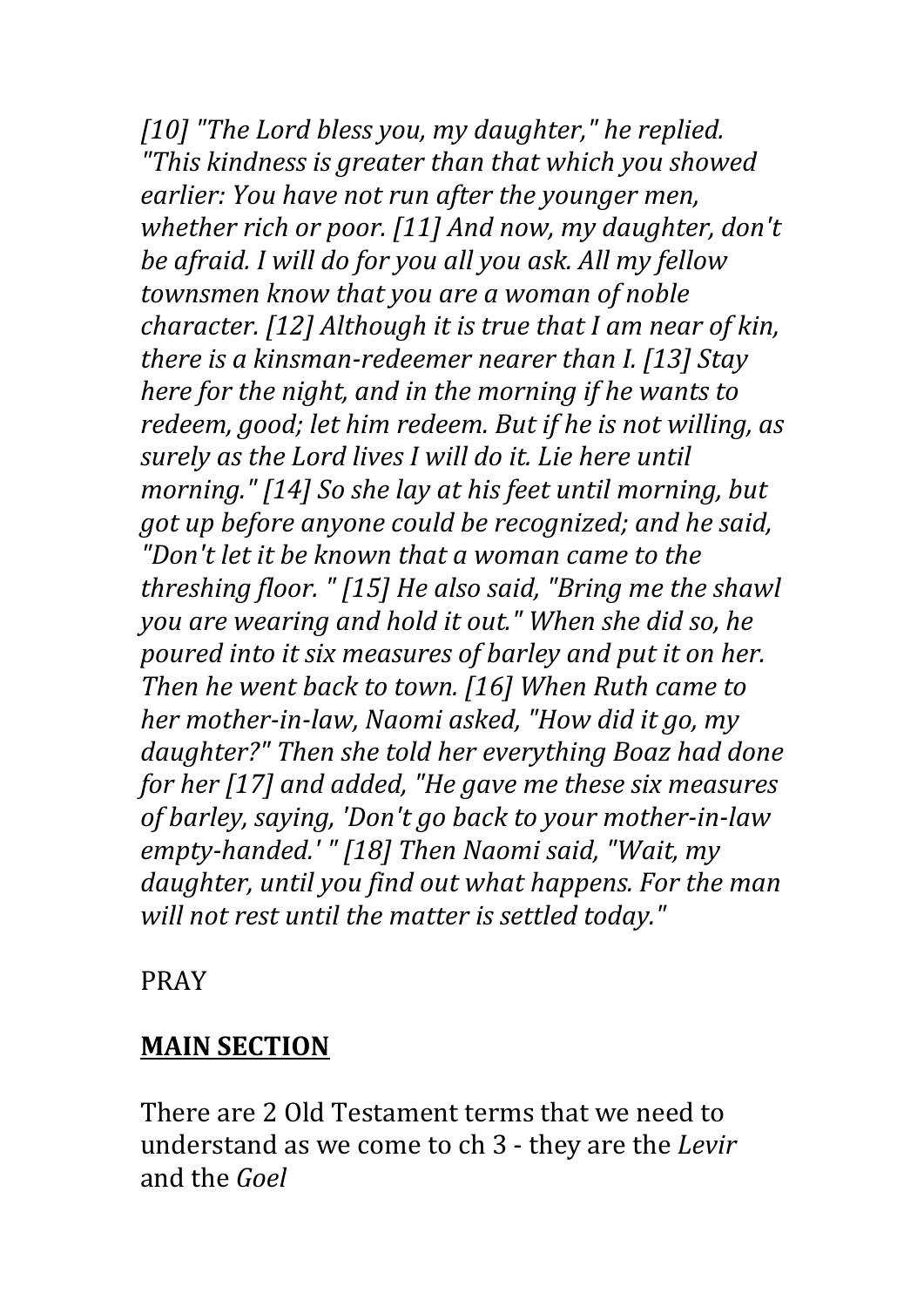**The levirate.** (The noun is levir) is a Latin word which translates the Hebrew for brother-in-law.

Levirate marriage takes place when two brothers live together and one dies leaving behind his wife with no future generations especially a son.

The Levir (the husbands brother) is to marry the widow and perform the duty of a husband especially fathering a son on behalf of the deceased brother, so that the deceased brother's line would be continued and ultimately that family would not be blotted out of the book v6.

That first born son is considered to be the son of the dead brother. When this son grows up he will inherit the property of his deceased father.

Now Levirate marriage was not compulsory and there were actually many possible reasons why not every husbands brother could commit to this duty.

If this was the case, the Levirate would not or could not fulfil his duty to the widow, the widow was to take her complaint to the elders of the city (Deut 25:7) usually at the city gate.

The wife of the deceased was to shame her husband's brother in the presence of two or more elders.

The elders would take the husbands brother and explain his duty to the widow.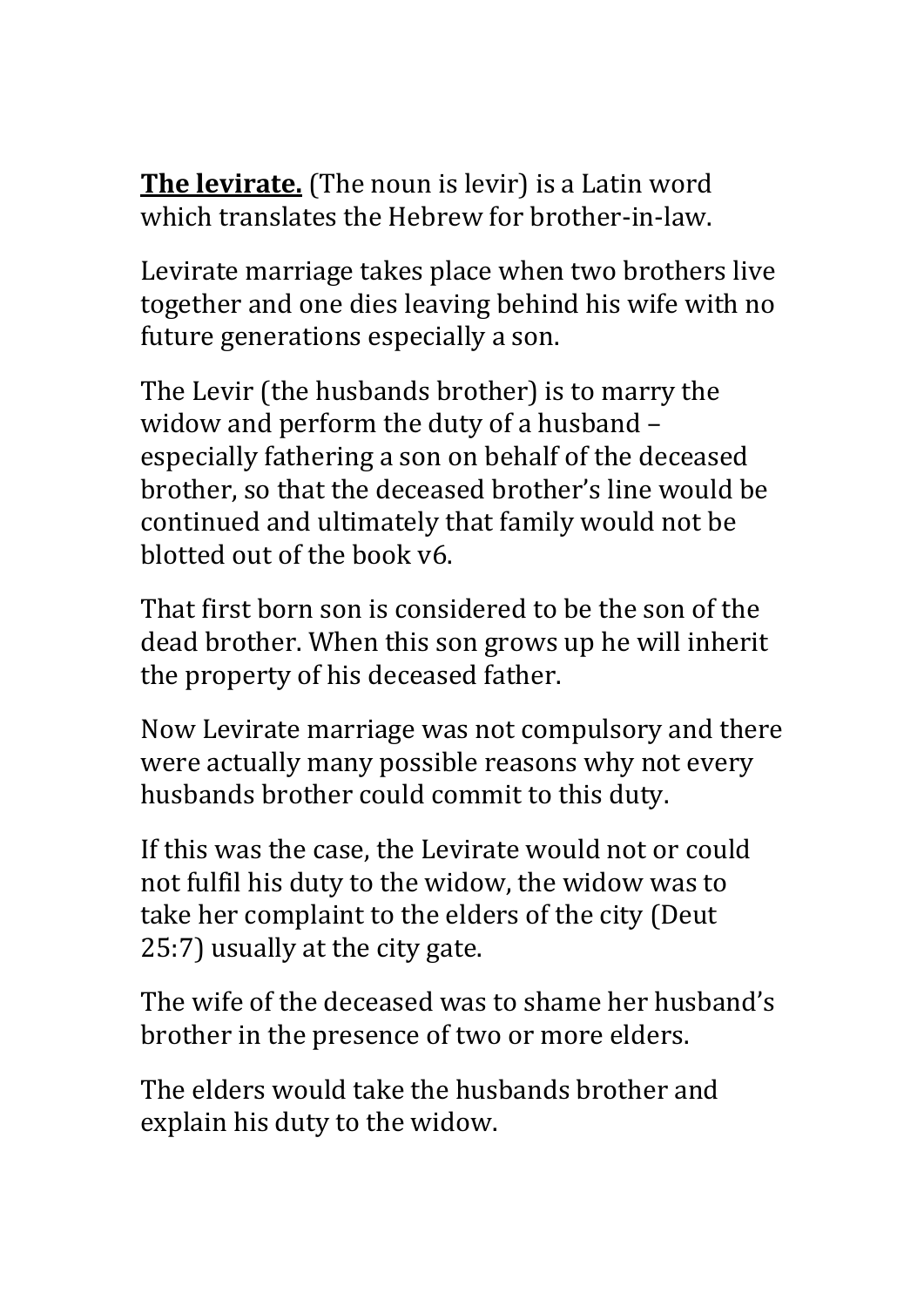If he persisted in his refusal to take the widow to be his wife he would be shamed with the ceremony of the sandal and the spitting in the face.

Let's read those verses

#### Deut 25:7-9

[*7] However, if a man does not want to marry his brother's wife, she shall go to the elders at the town gate and say, "My husband's brother refuses to carry on his brother's name in Israel. He will not fulfill the duty of a brother-in-law to me." [8] Then the elders of his town shall summon him and talk to him. If he persists in saying, "I do not want to marry her," [9] his brother's widow shall go up to him in the presence of the elders, take off one of his sandals, spit in his face and say, "This is what is done to the man who will not build up his brother's family line." [10] That man's line shall be known in Israel as The Family of the Unsandaled.*

This whole process would be embarrassing not only to him but to his deceased brothers family too.

That's the Levir and Levirate marriage.

(PAUSE)

Now to the goel

**Kinsman redeemer** is a translation of a Hebrew word 'goel' which is a verb that simply means to recover or to redeem.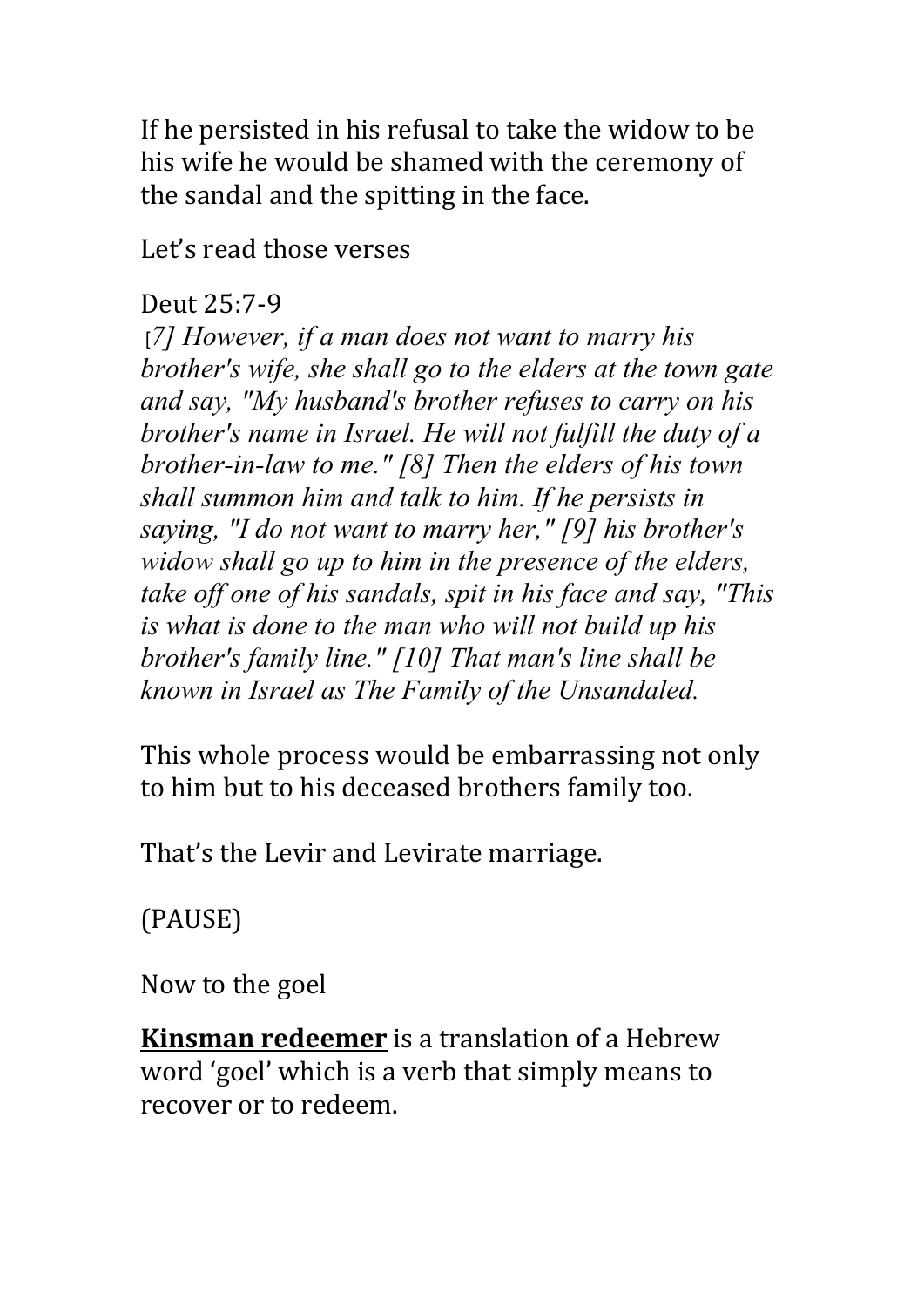"The kinsman redeemer" is the closest relative, (the next of kin). His duty is to redeem in a number of ways on behalf of the dead relative.

There are four basic things a kinsman-redeemer must do. The first two are found in Leviticus 25.

i. The first is buying back land or Property. Leviticus 25:25-28

The kinsman acts on behalf of a deceased relative to purchase and return to the family the land that once belonged to the deceased relative.

Perhaps when times were hard the deceased relative sold some of his land, the kinsman redeemer had the task of getting it back or buying back the land so that it might continue to provide for the deceased mans family for generations to come.

ii. To provide an heir for a deceased brother by **marrying that brothers wife and producing a child with her.** This particular function of the kinsman redeemer is like the Levir but it is not the same as Levirate marriage. (Leviticus 25:47-55)

A kinsman redeemer redeemed the land of the deceased man and with that land came the redeeming of the widow (in this case Ruth) so that he might have a son with her and bring about one who would then inherit the land he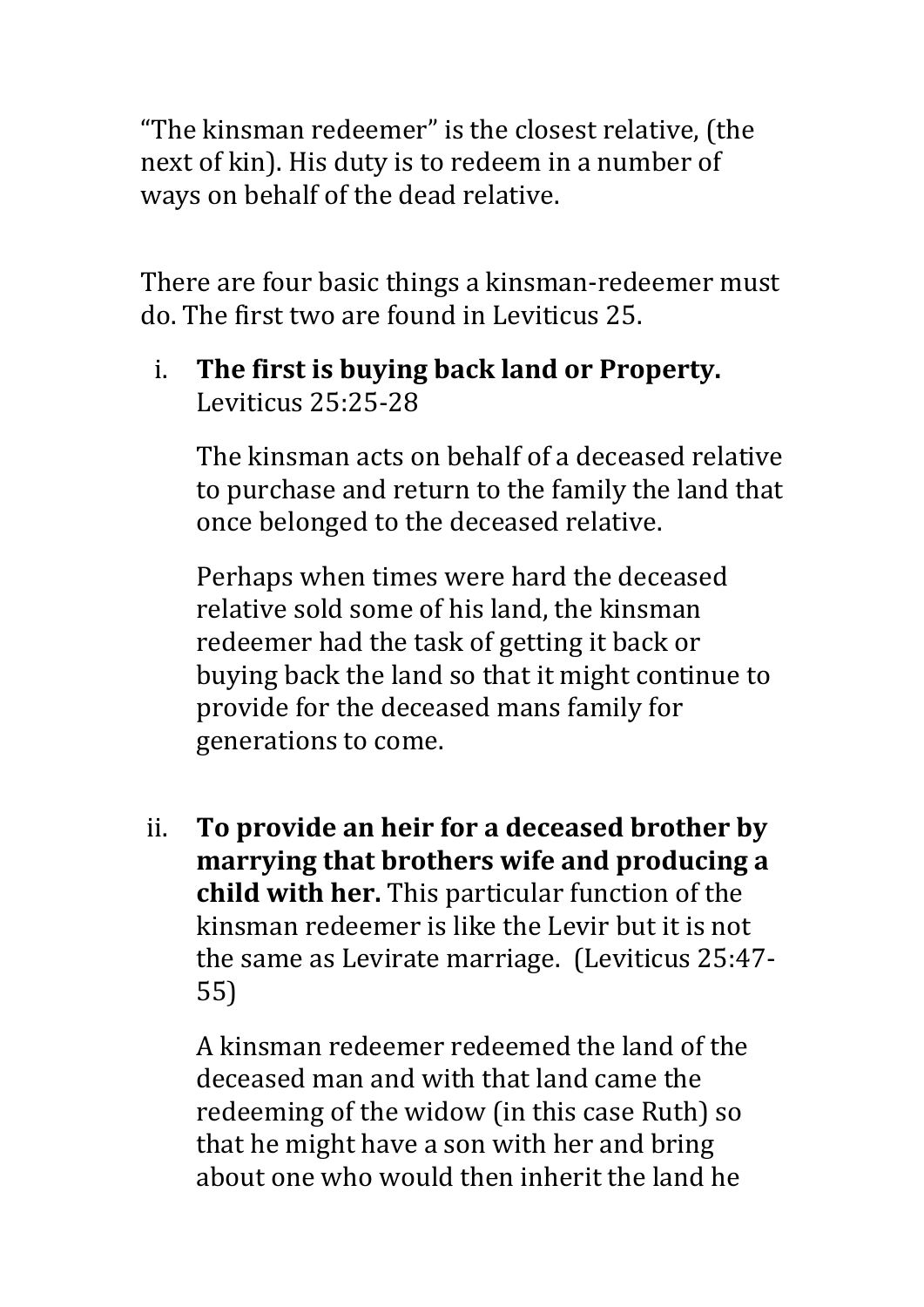had redeemed on behalf of the deceased man.

Thirdly the Kinsman redeemer would need to...

## iii. ...buy back a family member who had been **sold into slavery due to poverty** (Lev. 25:39-43)

and he would also need to

#### iii. **…redeem or avenge blood**. Numbers 35:16-21, 31.

If the deceased husband had been murdered, the Kinsman redeemer would need to avenge his blood, harming or perhaps killing the perpetrator. The only place the murderer or manslayer was safe was in a city of refuge and you can read about those in Numbers 25:12

So the kinsman's redeemers role was different to the role of the Levir.

(PAUSE)

On their way to Bethlehem, Naomi had warned Ruth that there was no Levir  $-$ 

*"Return home, my daughters. Why would you come with me? Am I going to have any more sons, who could become your husbands? 12Return home, my daughters; I am too old to have another husband. Even if I thought there was still hope for me—even if I had a husband tonight and then gave birth to sons— <sup>13</sup>would you wait*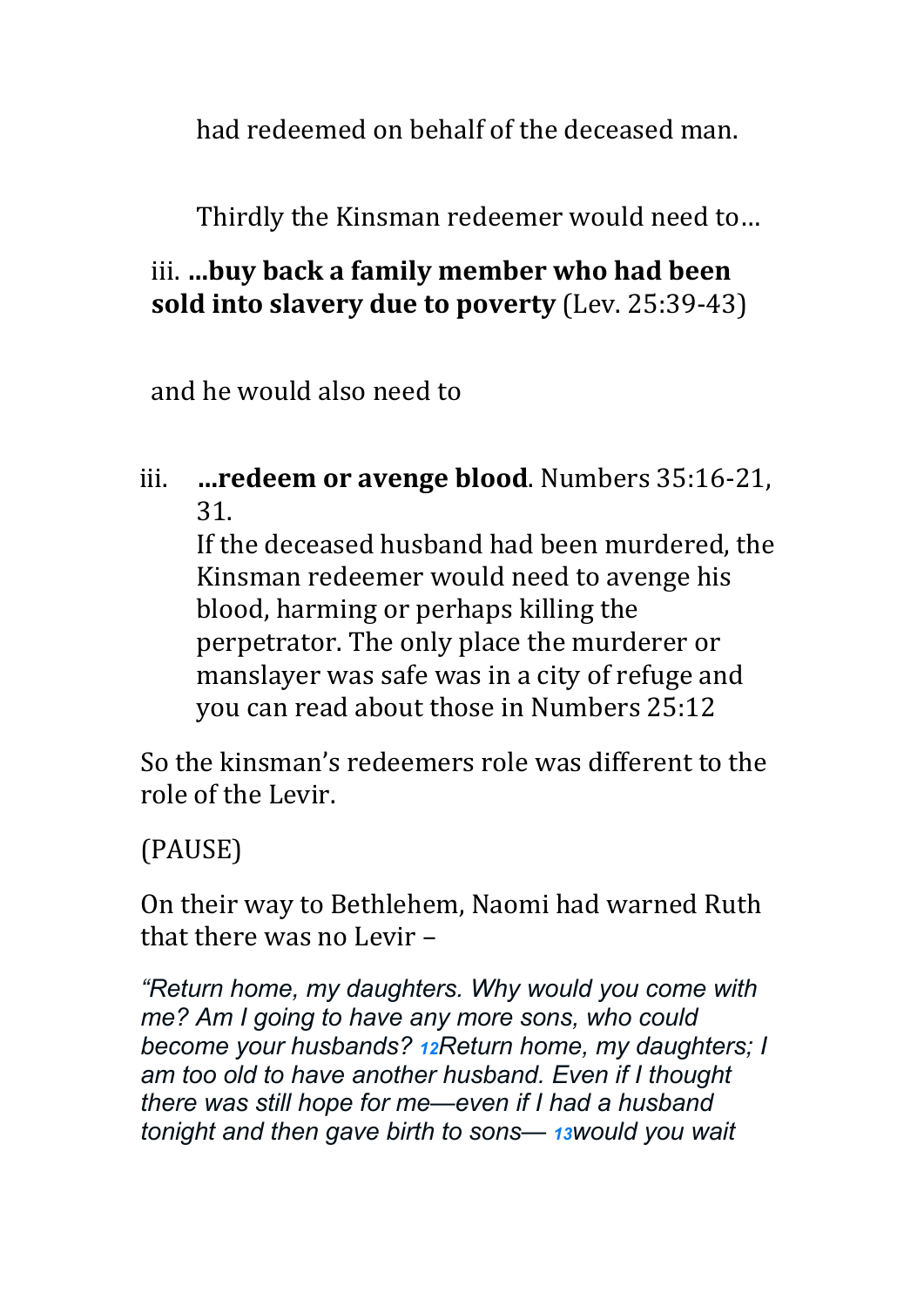*until they grew up? Would you remain unmarried for them? No, my daughters.*

But it seems she had forgotten there was a kinsman redeemer...at least up until now - since Ruth has met Boaz in the field by the providence of God.

It's got Naomi thinking!

And in verse 1 of ch 3 Naomi said to Ruth.

*My daughter, should I not try to find a home for you where you will be well provided for? Is not boaz, with whose servant girls you have been, a kinsman of ours*  $-$ 

There was no levir, but there was a goel.

He can redeem Elimelek's land which became his sons land when he died but is now nobody's and due to their death and a lack of sons and when He doe that he will also have to redeem Ruth.

So Naomi in V3 makes a plan.

So she tells Ruth to make herself as clean, as attractive and as beautifully scented as possible, go to the threshing floor of Boaz, and after he has laid down for the evening, sneak in, lift up his cloak, and lie down at his feet.

I don't think there's anything suggestive happening here. For Ruth to uncover Boaz's feet and lie at them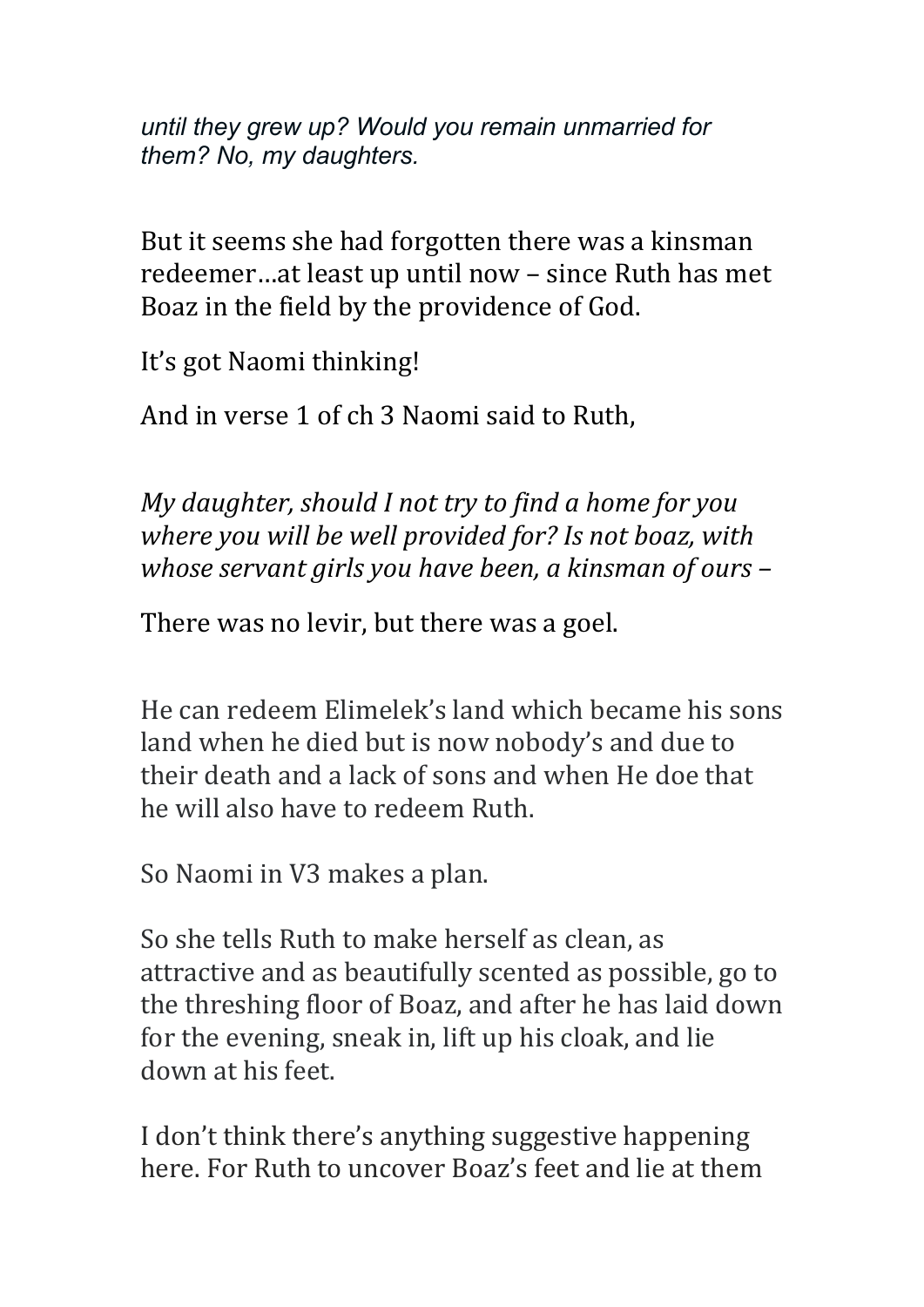was a customary way of asking a man to provide protection in marriage.

It's certainly foreign to our culture - and here's the thing - remember it was strange to Ruth as well! She wasn't used to the customs and practices of the Israelites, she was a Moabitess.

Nevertheless Ruth in v5 says:

"I will do whatever you say,". ..so she went down to the *threshing floor and did everything her mother-in-law told her to do.*

Again we see something of the character of Ruth, her ready willingness to obey her mother-in-law, doing all she had been asked to do.

She goes to the threshing floor where Boaz has been working and apparently eating dinner, too.

And V7

*When Boaz had finished eating and drinking and was in good spirits, he went over to lie down at the far end* of the grain pile. Ruth approached quietly, uncovered his feet and lay down.

During the night he was understandably startled when he rolled over, and realized that there was a woman lying at his feet.

*Who are you? He asked (in V9). I am your servant Ruth,*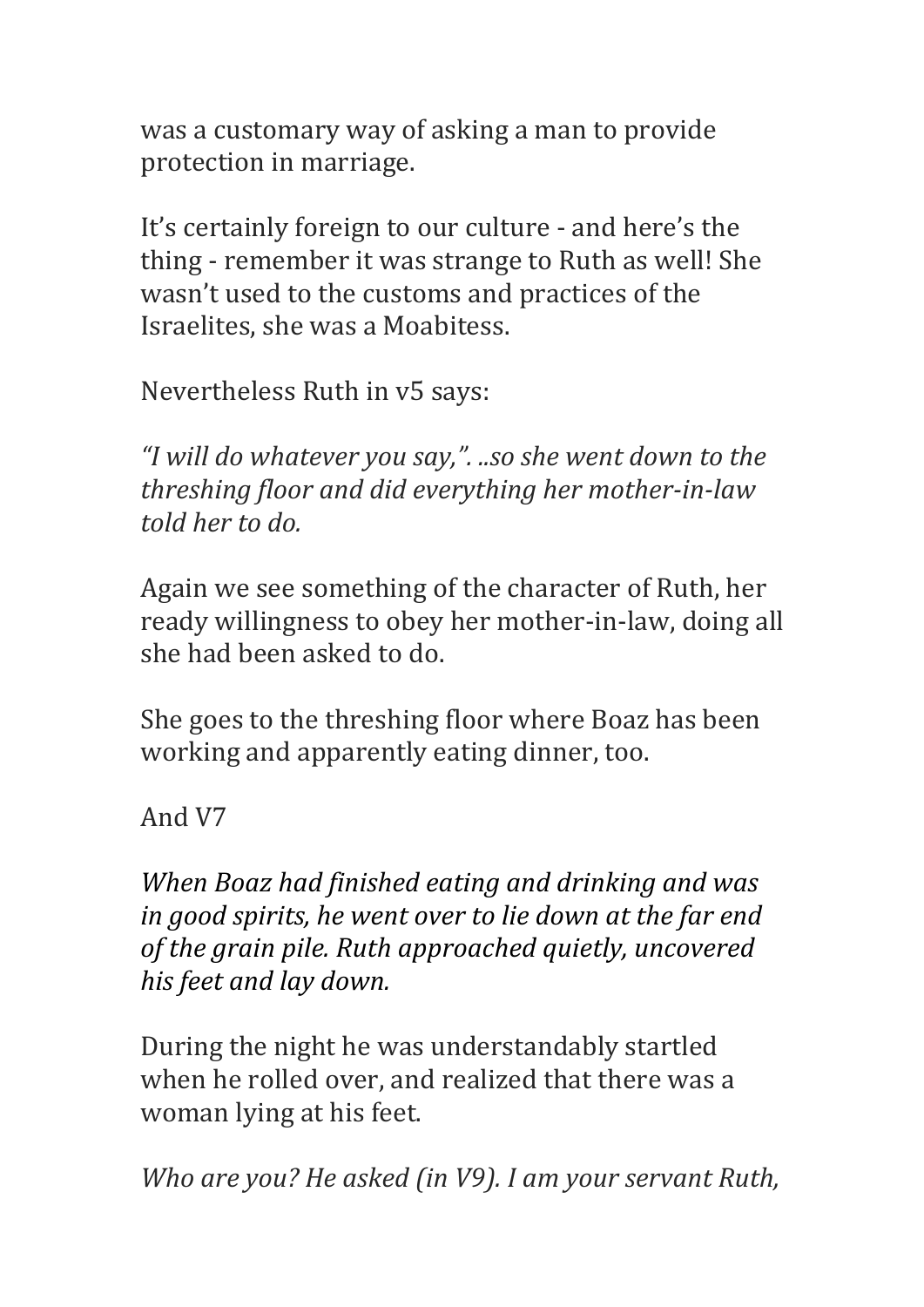*"She said. Spread the corner of your garment over me, since you are my kinsman redeemer (or close relative)* 

In verse 12 of chapter 2, we saw last night, Boaz saying to Ruth, "*May the Lord repay you for what you have done. May you be richly rewarded by the Lord, the* God of Israel, under whose wings you have come to take *refuge."*

Well the same word that's translated wings in 2:12 is translated corner of your garment in 3:9. It's a shame the English doesn't keep the same word...it's easy to miss it. 

Ruth was taking refuge under the wings of God and now she asks Boaz to provide this shelter and protection for her.

It's a beautiful gesture.

Having identified many godly qualities in Boaz, she asks him to take a position of great importance in her life, entrusting herself to his protection as she has done already to the protection of God, the true and living God.

And in  $v10$  Boaz is blown away by this:

*"The Lord bless you my daughter," he replied. "This kindness is greater than that which you showed earlier; you have not run after the younger men, whether rich or poor. And now, my daughter, don't be afraid. I will*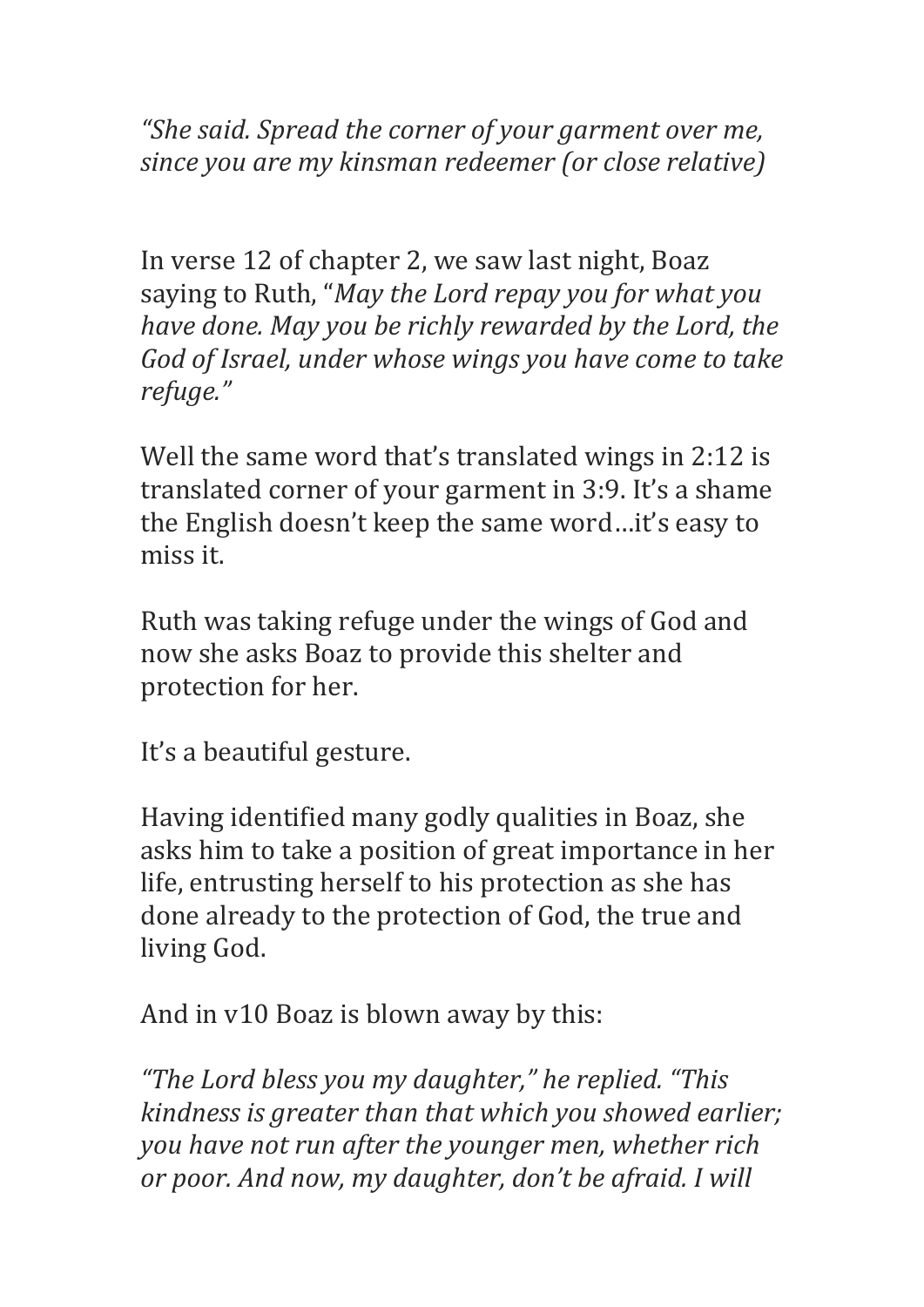*do for you all you ask. All my fellow townsmen know that you are a woman of noble character* 

APP What do those who know you say about you?

# (PAUSE)

There is a slight and only potential glitch in this plan  $-$ Boaz is willing but there's a relative closer to Ruth than Boaz and he has the right to take on the role of kinsman redeemer for Ruth before Boaz does.

Boaz in  $v13$  will go to him to see if he wants to redeem, "*if so good – let him redeem"* says Boaz. But if not I am willing as surely as the Lord lives I will do it. Lie here until morning.

*So she lay at his feet until morning, but got up before* anyone could be recognised and Boaz said "Don't let it be known that a woman came to the threshing floor."

Boaz didn't want anyone to know that Ruth had been to the threshing floor. Why? Nothing had happened that was improper, but since when do the facts matter to gossipers? In order for her reputation not to be tarnished Boaz sent her away but not before giving her a gift.

Boaz gives Ruth six measures of grain to give to Naomi.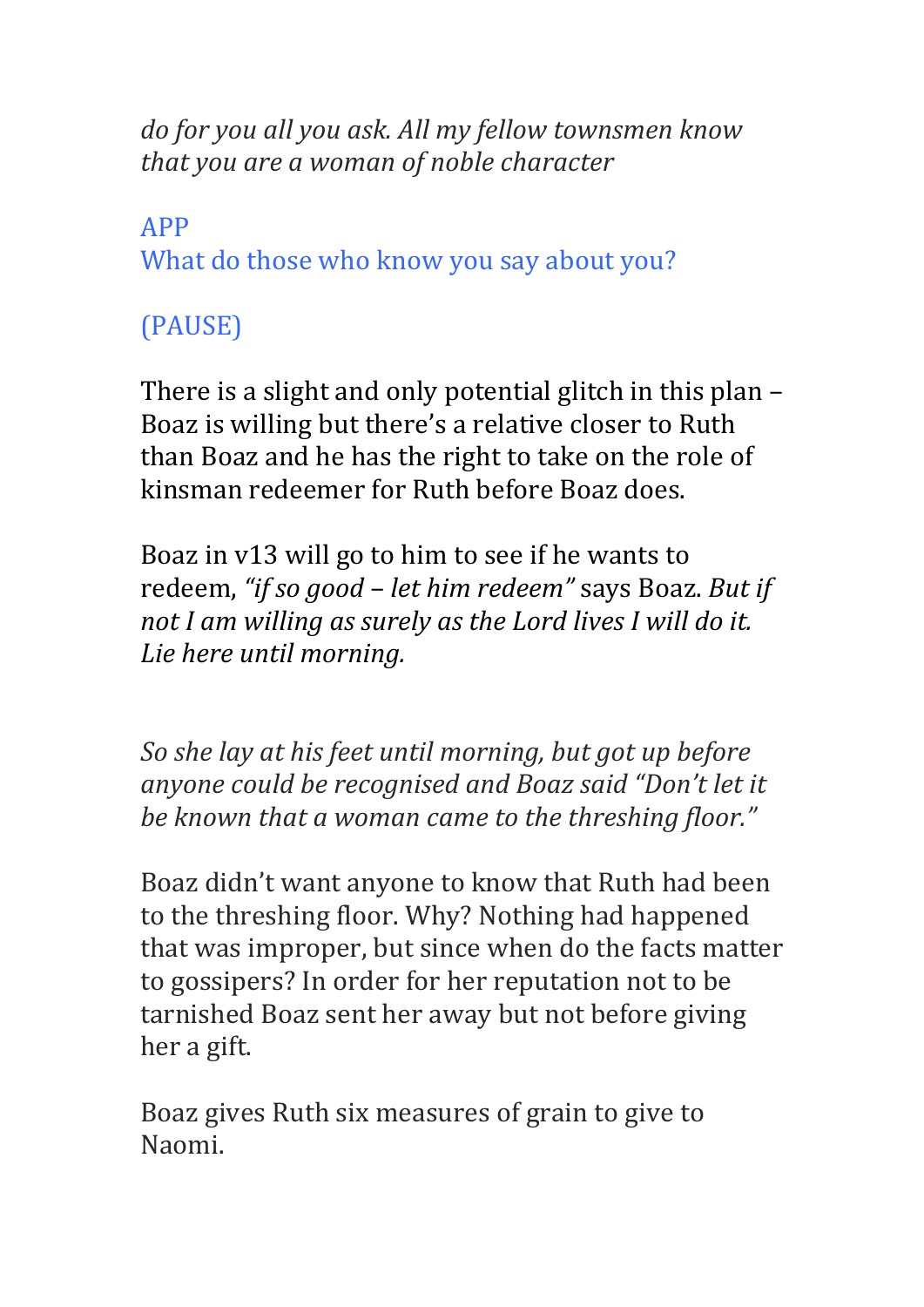If we're not amazed at that statement it's only because we don't understand the colossal amount of grain that Ruth had just been given! It was a bout 80 pounds in weight -more than 36 kilograms! He put it in her shawl/her cloak and somehow she carried it back to Naomi.

Here's another thing we have learnt about Ruth – she's incredibly strong!!

She reaches Naomi and Naomi in y16 asks

*"Well how did it go, my daughter?" Ruth told Naomi everything Boaz had done for her and added, "He gave ne these six measures of barley, saying "Don't go back* to your mother-in-law empty-handed.

And finally we see Naomi encouraging Ruth to do something she ought to have done a long time  $ago - in$ fact right back at the beginning before she left Bethlehem for Moab - wait patiently for Boaz to work things out. He will not rest until the matter is settled today. Will Boaz redeem?

# **CONCLUSION**

From what we have learnt regarding the role and responsibility of the kinsman redeemer this evening, we can say Boaz was able to redeem.

These were the requirements:

i. He had to be related by blood.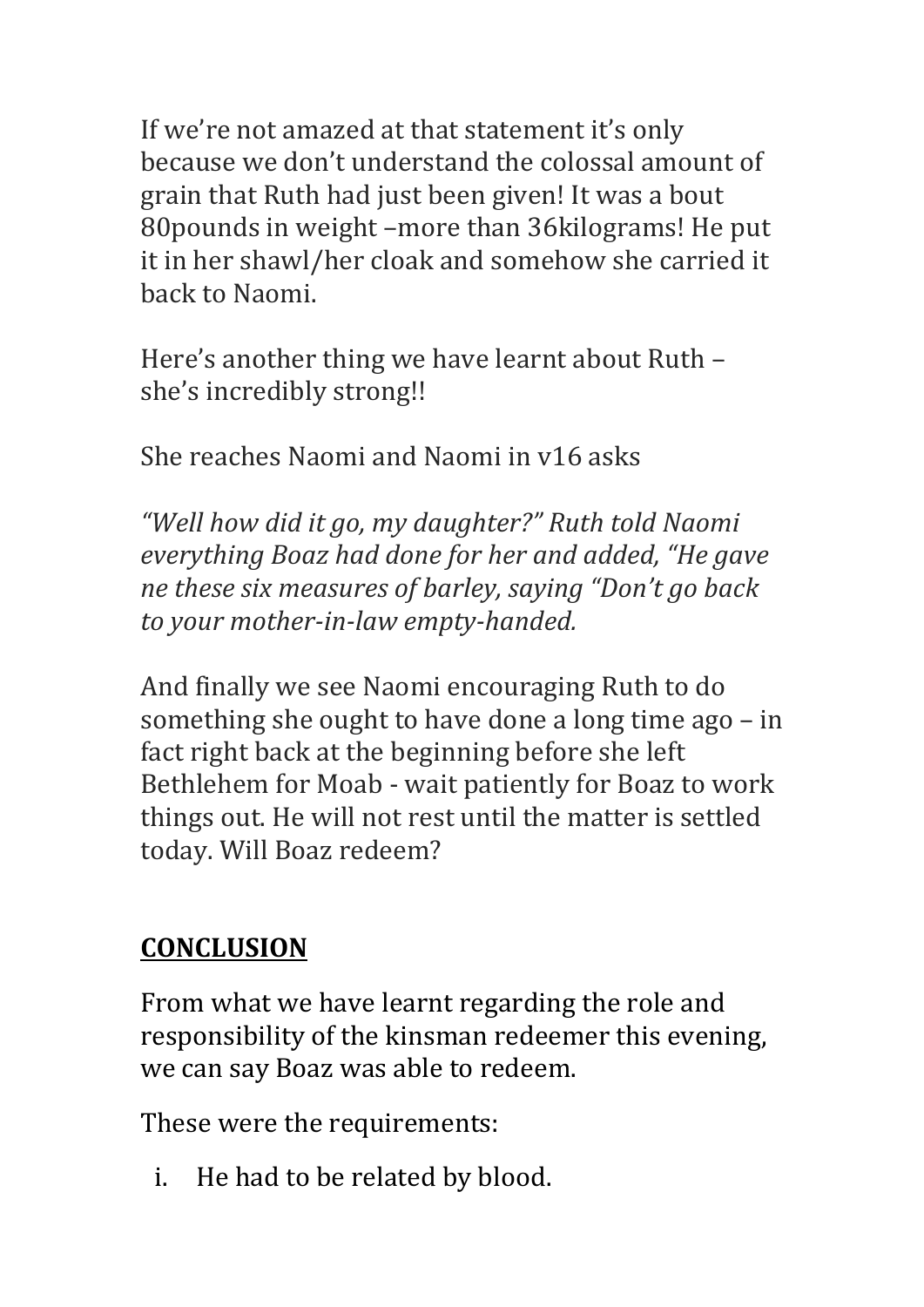- ii. He had to be able to pay the price.
- iii. He had to be willing.

Boaz was all of these.

It's the greatest foreshadow in the book of Ruth.

It's a picture of Christ.

# **The Kinsman redeemer had to be related by blood:**

1. Jesus took on flesh becoming man,

## The Kinsman redeemer had to be able to pay the **price:**

2. He was able to pay the price for the sin of the world, the price was high  $-$  it would cost him his perfect life.

The Kinsman redeemer had to be willing:

3. And even though the price was high - Jesus was willing to give himself up. He was willing to die that all who believe in Him would not perish but have everlasting life.

While Ruth waits for her kinsman redeemer all of mankind waited for theirs.

Ours has now come.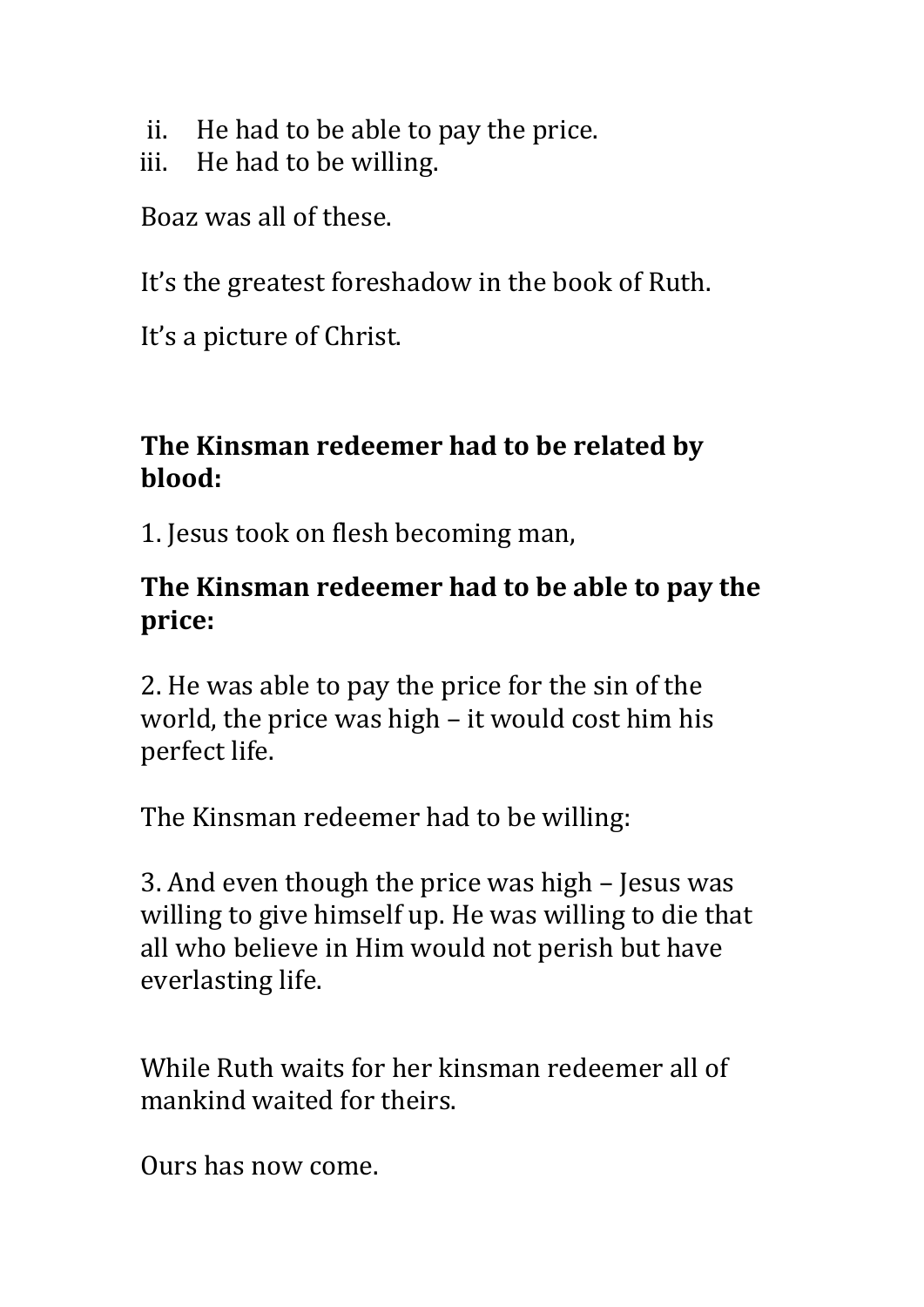Jesus is the great Redeemer.

There is a redeemer, Jesus, God's own Son, Precious Lamb of God, Messiah, Holy One, 

Jesus my redeemer, Name above all names, Precious Lamb of God, Messiah, Hope for sinners slain.

When I stand in Glory, I will see His face, And there I'll serve my King forever, In that Holy Place.

There is a Redeemer. Jesus, God's own Son, Precious Lamb of God, Messiah, Holy One, 

Thank you oh my Father, For giving us Your Son, And sending Your Spirit, 'Til the work on Earth is done.

Do you know your redeemer? Have you found Him? He's able and willing to redeem you if only you would go to him just a Ruth went to Boaz.

(PAUSE)